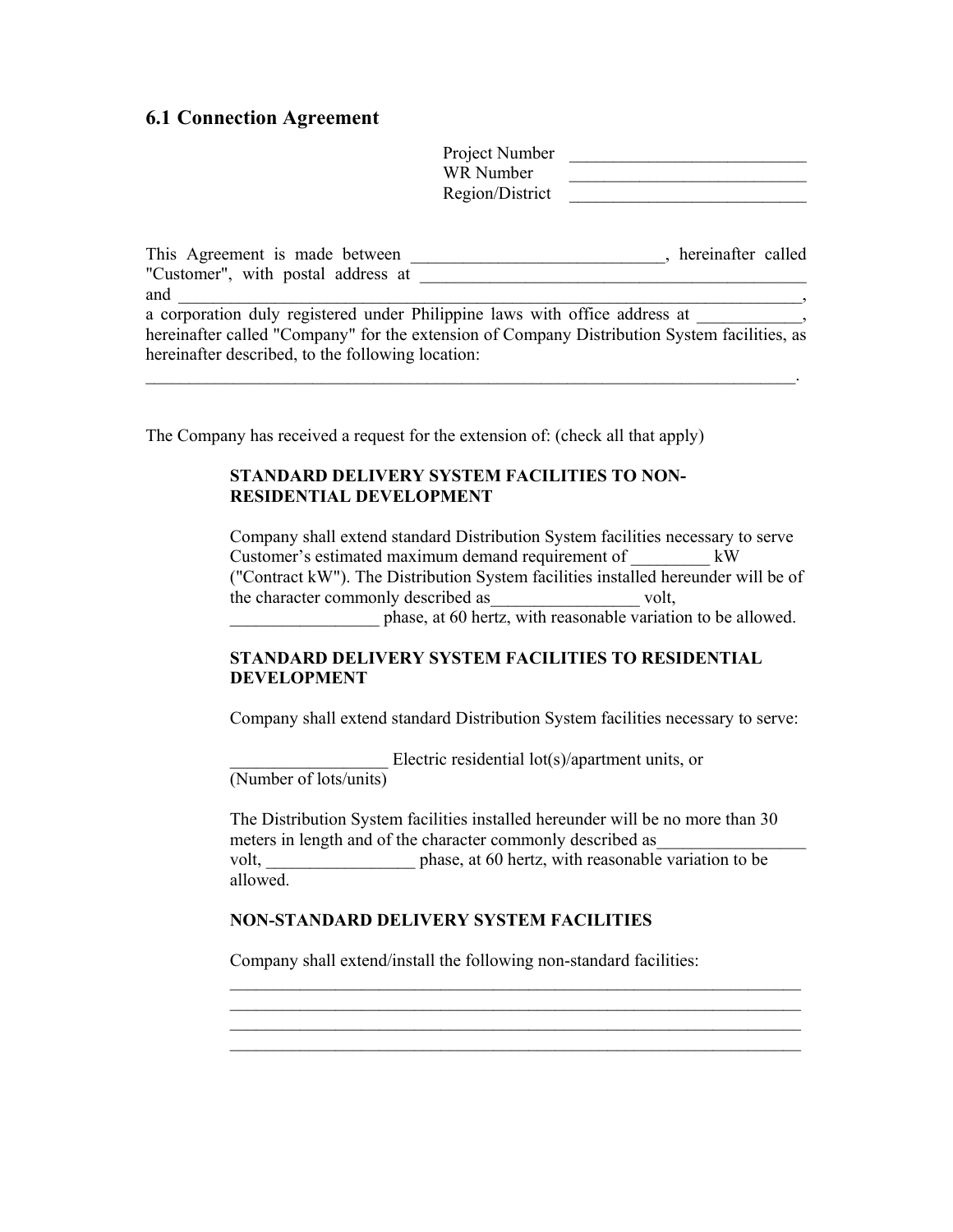## **ARTICLE I - PAYMENT BY CUSTOMER**

At the time of acceptance of this Agreement by Customer, Customer will pay to Company PESOS:  $(\mathbf{P})$  as payment for the Customer's portion of the cost of the extension of Company facilities, in accordance with the Distribution Service and Open Access Rules ("DSOAR"), such payment to be and remain the property of the Company.

## **ARTICLE II - TITLE AND OWNERSHIP**

Company at all times shall have title to and complete ownership and control over the Distribution System facilities extended under this Agreement.

## **ARTICLE III – STANDARD CONNECTION CHARGE**

Customer shall be responsible for paying the Standard Connection Charge approved by ERC for the relevant Customer Segment.

#### **ARTICLE IV - GENERAL CONDITIONS**

Distribution Wheeling Service is not provided under this Agreement. However, Customer understands that, as a result of the installation provided for in this Agreement, the Delivery of Electric Power and Energy by Company to the specified location will be provided in accordance with Rate Schedule \_\_\_\_\_\_\_\_\_\_\_\_\_\_\_\_\_\_\_, which may from time to time be amended or succeeded.

This Agreement supersedes all previous agreements or representations, either written or oral, between Company and Customer made with respect to the matters herein contained, and when duly executed constitutes the agreement between the parties hereto and is not binding upon Company unless and until signed by one of its duly authorized representatives.

# **ARTICLE V - OTHER SPECIAL CONDITIONS**

\_\_\_\_\_\_\_\_\_\_\_\_\_\_\_\_\_\_\_\_\_\_\_\_\_\_\_\_\_\_\_\_\_\_\_\_\_\_\_\_\_\_\_\_\_\_\_\_\_\_\_\_\_\_\_\_\_\_\_\_\_\_\_\_\_\_\_\_\_\_\_\_\_\_\_

 $\mathcal{L}_\mathcal{L} = \{ \mathcal{L}_\mathcal{L} = \{ \mathcal{L}_\mathcal{L} = \{ \mathcal{L}_\mathcal{L} = \{ \mathcal{L}_\mathcal{L} = \{ \mathcal{L}_\mathcal{L} = \{ \mathcal{L}_\mathcal{L} = \{ \mathcal{L}_\mathcal{L} = \{ \mathcal{L}_\mathcal{L} = \{ \mathcal{L}_\mathcal{L} = \{ \mathcal{L}_\mathcal{L} = \{ \mathcal{L}_\mathcal{L} = \{ \mathcal{L}_\mathcal{L} = \{ \mathcal{L}_\mathcal{L} = \{ \mathcal{L}_\mathcal{$ \_\_\_\_\_\_\_\_\_\_\_\_\_\_\_\_\_\_\_\_\_\_\_\_\_\_\_\_\_\_\_\_\_\_\_\_\_\_\_\_\_\_\_\_\_\_\_\_\_\_\_\_\_\_\_\_\_\_\_\_\_\_\_\_\_\_\_\_\_\_\_\_\_\_\_  $\mathcal{L}_\mathcal{L} = \{ \mathcal{L}_\mathcal{L} = \{ \mathcal{L}_\mathcal{L} = \{ \mathcal{L}_\mathcal{L} = \{ \mathcal{L}_\mathcal{L} = \{ \mathcal{L}_\mathcal{L} = \{ \mathcal{L}_\mathcal{L} = \{ \mathcal{L}_\mathcal{L} = \{ \mathcal{L}_\mathcal{L} = \{ \mathcal{L}_\mathcal{L} = \{ \mathcal{L}_\mathcal{L} = \{ \mathcal{L}_\mathcal{L} = \{ \mathcal{L}_\mathcal{L} = \{ \mathcal{L}_\mathcal{L} = \{ \mathcal{L}_\mathcal{$ 

\_\_\_\_\_\_\_\_\_\_\_\_\_\_\_\_\_\_\_\_\_\_\_\_\_\_\_\_\_\_\_\_\_\_ \_\_\_\_\_\_\_\_\_\_\_\_\_\_\_\_\_\_\_\_\_\_\_\_\_\_\_\_\_\_\_\_\_\_

\_\_\_\_\_\_\_\_\_\_\_\_\_\_\_\_\_\_\_\_\_\_\_\_\_\_\_\_\_\_\_\_\_\_ \_\_\_\_\_\_\_\_\_\_\_\_\_\_\_\_\_\_\_\_\_\_\_\_\_\_\_\_\_\_\_\_\_\_

#### ACCEPTED BY COMPANY: ACCEPTED BY CUSTOMER:

Signature Signature Signature